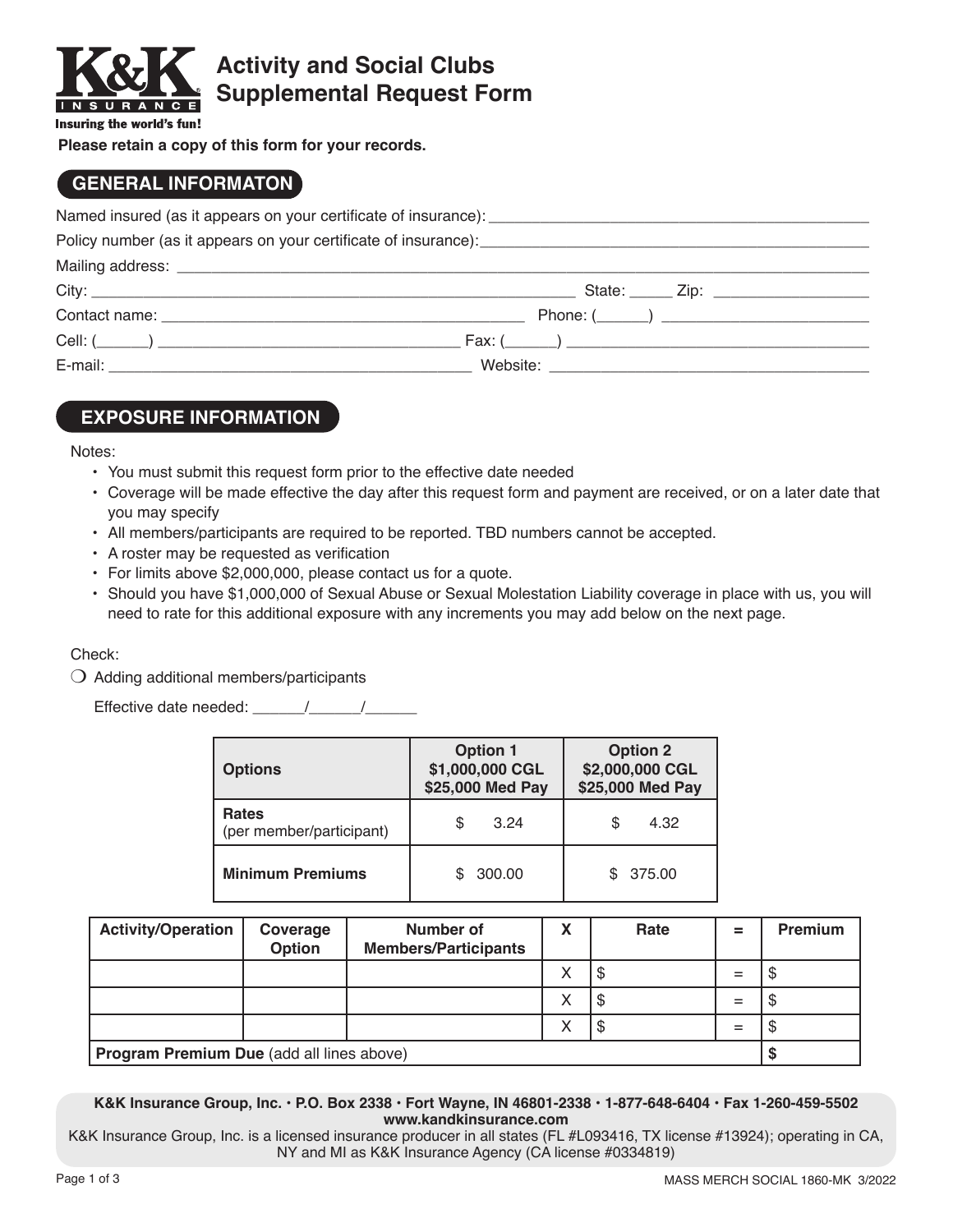### **EXPOSURE INFORMATION CONT.**

#### **Sexual Abuse or Sexual Molestation Liability** (optional coverage)

Check one

 $\bigcirc$  I currently have Sexual Abuse or Molestation Liability Coverage in place and need to add the additional participants/members reported on the prior page to my coverage.

 $\bigcirc$  I would like to add this coverage to my policy.

**\* Note:** If you would like to add this coverage to your policy mid-term, please contact us for additional information on the proper form to complete for review and approval.

| Rate  | X | Total # of<br><b>Participants</b>                     | = | <b>Premium Due</b> |
|-------|---|-------------------------------------------------------|---|--------------------|
| \$.43 | Χ | Total # of participants/members<br>from previous page |   |                    |

### **PAYMENT DUE**

| Program Premium                                      |     |
|------------------------------------------------------|-----|
| Sexual Abuse or Sexual Molestation Liability Premium | AD. |
| <b>Total Premium Due (add lines above)</b>           |     |

### **CERTIFICATE REQUESTS**

**Complete this section if you require additional certificates listing a facility, property owner or similar third-party as an additional insured on your policy. Provide a separate request for each additional certificate needed.** 

**Note: Please request all additional insureds needed for this policy term. Additional insureds from the expiring policy term will not be automatically renewed.** 

**1. When is this certificate needed? :**  $\frac{1}{2}$ 2. What is the additional insured's relationship to you?

O Owner/manager/lessor of premises (facility or venue)  $\bigcirc$  Sponsor  $\bigcirc$  Co-promoter

 m Other (please identify/explain): \_\_\_\_\_\_\_\_\_\_\_\_\_\_\_\_\_\_\_\_\_\_\_\_\_\_\_\_\_\_\_\_\_\_\_\_\_\_\_\_\_\_\_\_\_\_\_\_\_\_\_\_\_\_\_\_\_\_\_\_\_

NOTE: The certificate holder will automatically be an Additional Insured for an Owner/manager/lessor, Sponsor or Co-Promoter relationship

3. Certificate holder/additional insured name:

Mailing address: \_\_\_\_\_\_\_\_\_\_\_\_\_\_\_\_\_\_\_\_\_\_\_\_\_\_\_\_\_\_\_\_\_\_\_\_\_\_\_\_\_\_\_\_\_\_\_\_\_\_\_\_\_\_\_\_\_\_\_\_\_\_\_\_\_\_\_\_\_\_\_\_\_\_\_\_\_\_\_\_\_

| - |  |  |
|---|--|--|
|   |  |  |

4. Does the certificate holder/additional insured require any special wording or endorsements?  $\bigcirc$  Yes  $\bigcirc$  No

If yes, check all that apply:  $\bigcirc$  CG2026  $\bigcirc$  Primary/noncontributory  $\bigcirc$  Waiver of subrogation

 $\bigcirc$  Other (please explain):

**NOTE: If you are not sure, please attach a copy of the insurance requirements/instructions you've received.**

#### **If applicable:**

| 5. For specific events: Date(s) of event/activity: _____________________________ |  |                         |           |  |
|----------------------------------------------------------------------------------|--|-------------------------|-----------|--|
| Hours of event/activity:                                                         |  | A.M./P.M. to            | A.M./P.M. |  |
| Type of event/activity:                                                          |  | Name of event/activity: |           |  |
| Location of event/activity:                                                      |  |                         |           |  |

**The most common delay in certificate processing is caused by providing partial or incorrect name and/or instructions. Please check your request carefully before submitting.**